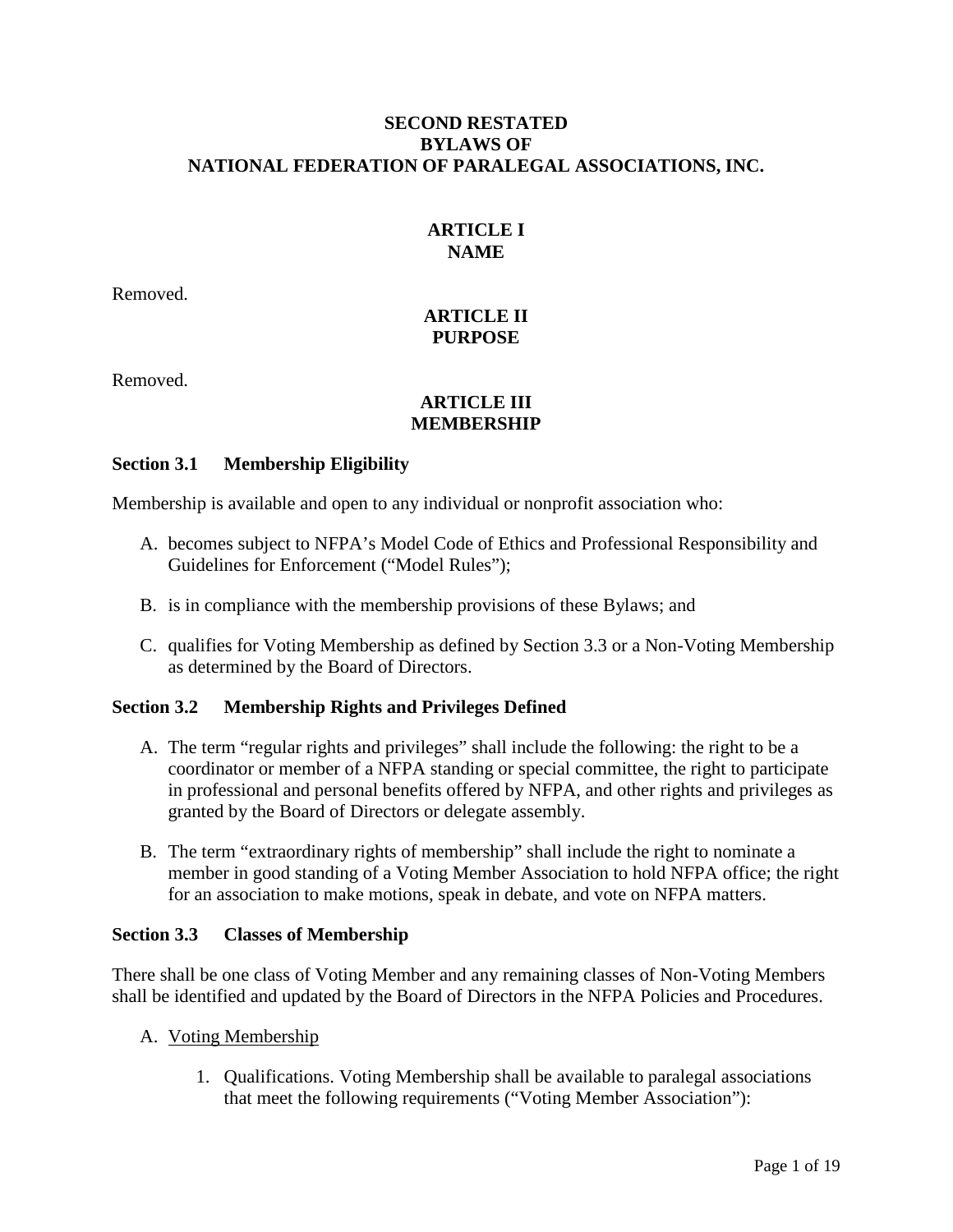- a. The Voting Member Association shall have bylaws and/or policies and procedures that include stated goals and purposes consistent with the goals and purposes of NFPA.
- b. Voting Members of Voting Member Associations shall be as defined by the Voting Member Associations in good standing who are not incarcerated.
- c. The Voting Member Association shall be an autonomous group that is not controlled by any organization, educational or training institution, business enterprise, or other entity.
	- i. Membership in another professional paralegal association shall not make a Voting Member Association ineligible for NFPA membership.
	- ii. The phrase "not controlled by" shall mean that no entity or individual other than the individual Voting Members of a Voting Member Association, shall have the power or authority to directly or indirectly direct, regulate, manage or oversee any act or decision or to participate in any manner, directly or indirectly, in the government of a member association.
- d. Voting Member Associations may have other membership classifications while voting control of the association and governing body remains vested in those who are defined by the Voting Member Associations who are not incarcerated.
- e. The Voting Member Association shall have paid all monies owed for one (1) quarter of dues before voting privileges are granted.
- f. The Voting Member Association shall have at least fifteen (15) Voting Members.
- g. The Voting Member Association shall be a nonprofit organization.
- 2. Rights. Voting Member Associations in good standing shall be entitled to all of the regular rights and privileges of membership and all of the extraordinary rights of membership under Section 3.2.
- B. Non-Voting Membership. The Board of Directors may establish non-voting classes of membership with regular rights and privileges as set forth in the schedule of Non-Voting Membership classes in the Policies and Procedures.

## **Section 3.4 Good Standing Defined**

Voting Member Associations and other members of NFPA as defined in the Policies and Procedures, to be in good standing, shall not be in default in the payment of dues or other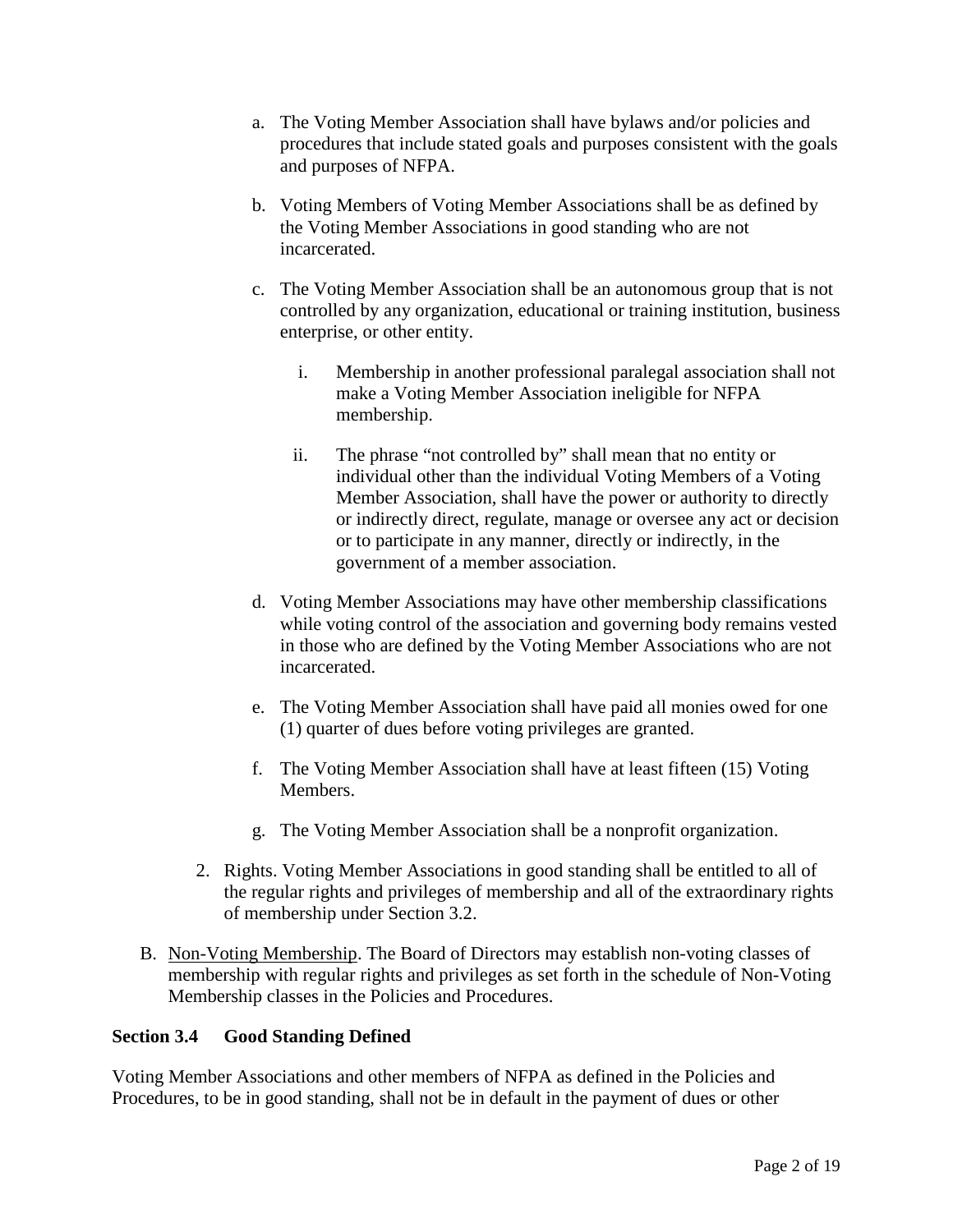accounts payable to NFPA and shall be in compliance with the Bylaws and Model Rules of NFPA.

## **Section 3.5 Transfer of Membership**

Membership is nontransferable, regardless of the class or category.

## **ARTICLE IV DUES**

#### **Section 4.1 Dues**

### A. **Annual Dues**

- 1. Voting Member Associations. Association Dues for Voting Member Associations shall be at the rate determined biennially by the Treasurer & Director of Finance, subject to ratification by 2/3rds of the Voting Member Associations in accordance with these Bylaws.
- 2. Non-Voting Member Classes. Dues for all other membership categories shall be determined as set forth in the NFPA Policies & Procedures.

#### B. Payment of Dues

- 1. Dues for all membership classes shall be paid as set forth in the NFPA Policies  $\&$ Procedures.
- 2. Any requests for reduction or waiver of dues, will be submitted to and voted upon by the NFPA Board of Directors pursuant to NFPA Policies & Procedures.

### **Section 4.2 Default in Payment**

- A. Notice. Notices regarding payment of dues shall follow the procedures set forth in the NFPA Policies & Procedures.
- B. Forfeiture of Membership. Any Member in default, no matter the category, who does not bring the delinquency current pursuant to the NFPA Policies & Procedures Manual will forfeit their membership in NFPA.

### **Section 4.3 Reinstatement of Rights**

A member whose rights and privileges of membership have been suspended for nonpayment of dues or other financial obligations to NFPA shall have the rights and privileges related to the type of membership reinstated upon payment to NFPA of all dues, late fees, and other financial obligations, providing that membership shall not have been terminated automatically or by action of the Board of Directors prior to the date the payment is received by NFPA.

### **Section 4.4 Refund of Dues**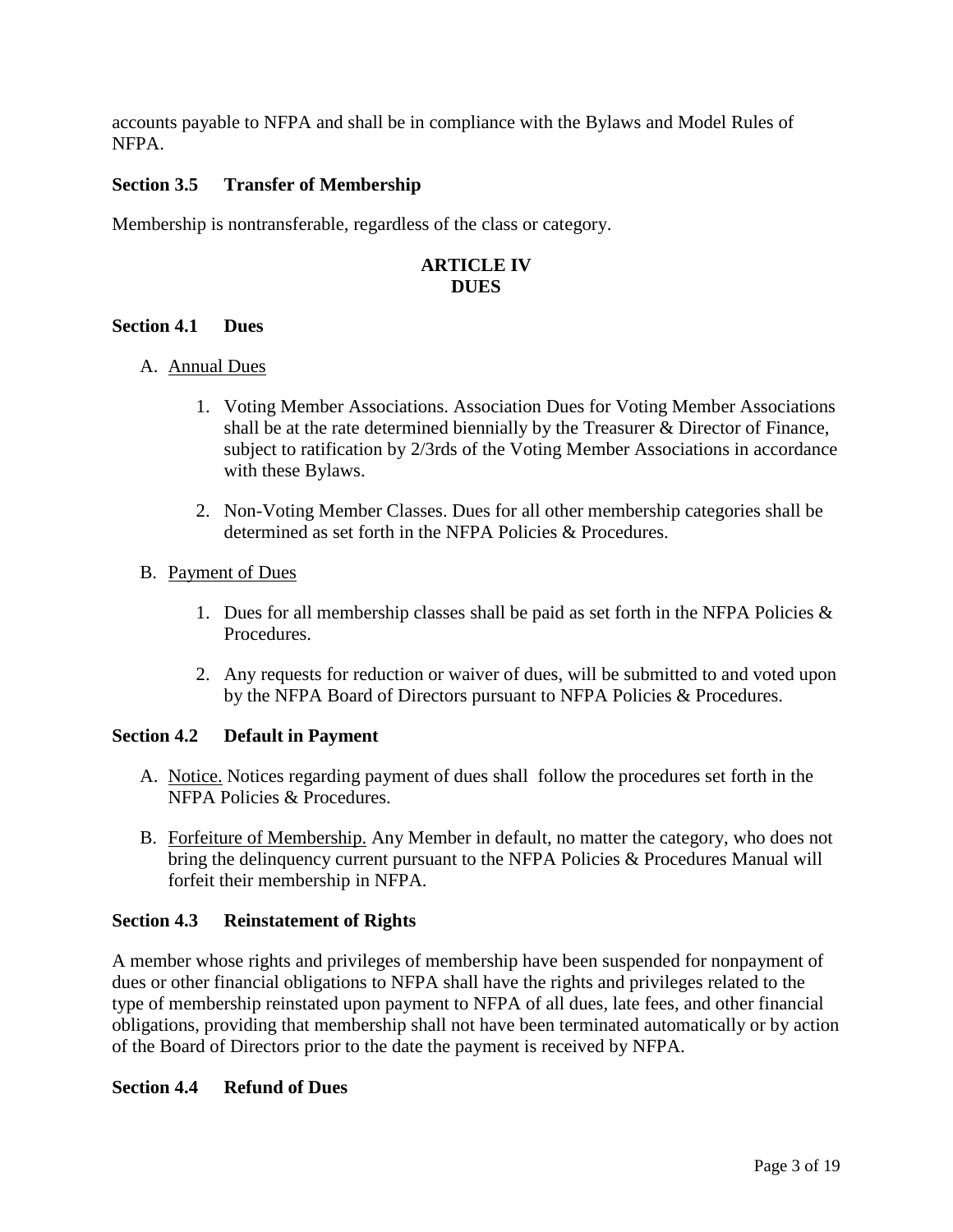No member who has terminated membership or whose membership has been forfeited shall be entitled to a refund of any dues, unless there is a verifiable error.

### **ARTICLE V DELEGATE ASSEMBLY**

### **Section 5.1 Powers**

The delegate assembly shall be the authoritative body of NFPA with the legislative power to determine the policies which shall govern NFPA in its activities.

### **Section 5.2 Composition**

- A. **Association Delegates**. Each Voting Member Association shall appoint and certify to the NFPA Secretary and Director of Leadership Development up to two (2) of its Voting Members in good standing with the Voting Member Association to serve as its Primary and Secondary representatives to NFPA, (collectively "Association Delegates,") who vote on behalf of and represent their member association. All Voting Member Association Delegates are collectively known as the "Delegate Assembly".
- B. Others.
	- 1. The following shall be extended all rights of the delegate assembly except for the right to vote:
		- a. The members of the Board of Directors.
		- b. NFPA coordinators.
		- c. Presidents of Voting Member Associations who have registered and paid a registration fee.
		- d. Members not specifically identified in A or B(1) above may address the assembly with the consent of the Delegate Assembly, as more fully set forth in the Policies and Procedures.
	- 2. The NFPA President may invite guests to attend a meeting. Guests may address the assembly with the consent of the Delegate Assembly, as more fully set forth in the Policies and Procedures.

### **Section 5.3 Policy Meetings**

#### A. Regular & Annual Policy Meetings.

Meetings of the Delegate Assembly shall be called policy meetings. The delegate assembly shall meet at least once each year, for the purpose of electing the Board of Directors, receiving annual reports, conducting region meetings and transacting such other business as may properly come before the Delegate Assembly. This policy meeting shall be called the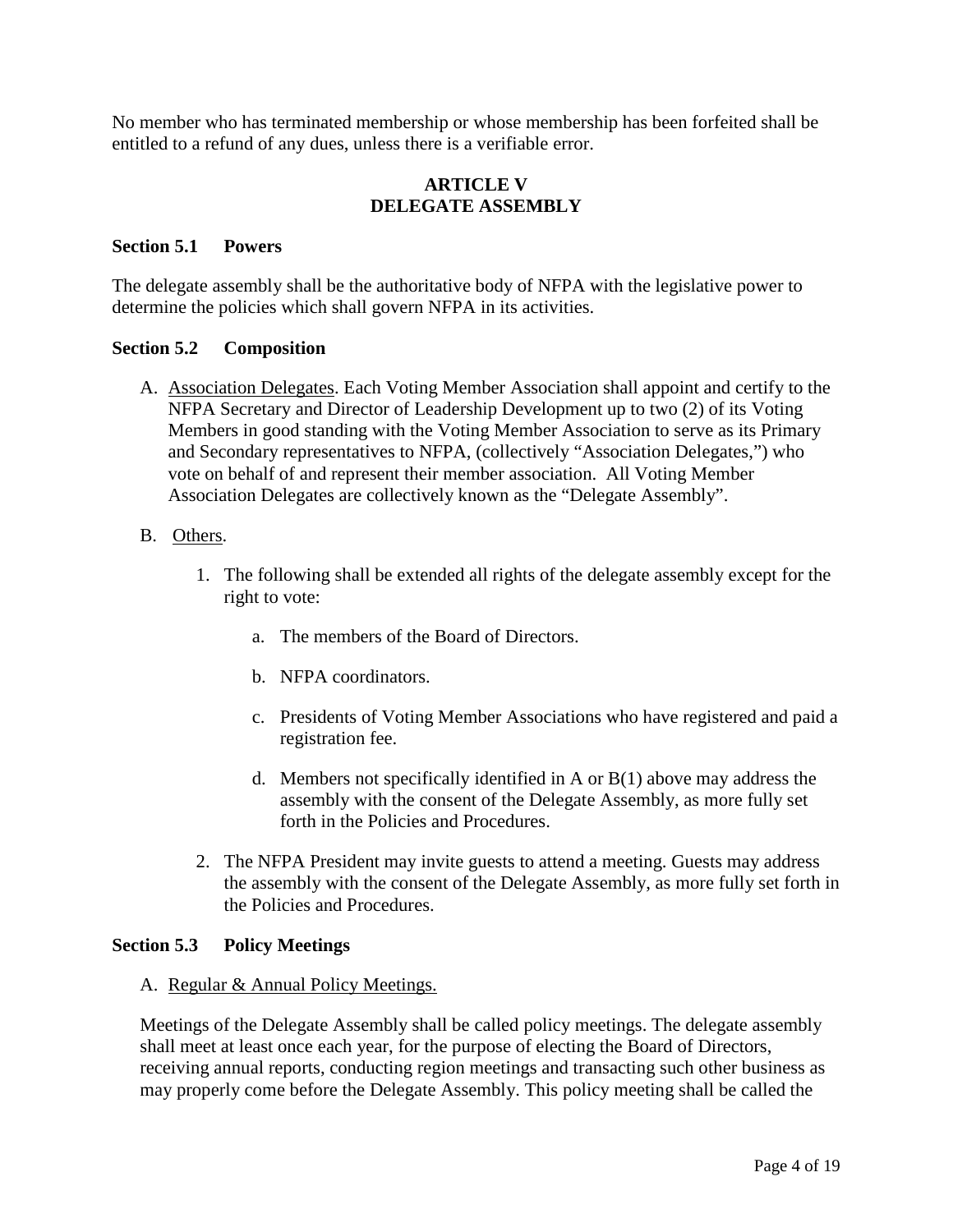annual policy meeting The Delegate Assembly may hold other regular meetings of the assembly up to three more times each year as determined by the delegation at the time of recess or by the Board of Directors.

1. Notice. Notification of the annual policy meeting shall be given to each member at least thirty (30) days prior to the annual policy meeting.

2. Notice of non-annual policy meetings of the Delegate Assembly shall be given to each member at least forty-five (45) days prior to the policy meeting.

3. Notice of electronic voting without a meeting of the Delegate Assembly shall be given to each Association Delegate at least thirty (30) days prior to the meeting unless otherwise waived by the Delegate Assembly.

# B. Special Sessions.

The Board of Directors may call a special session of the Delegate Assembly upon the written request of thirty percent (30%) of the Voting Member Associations. Special sessions shall be held electronically, unless two-thirds (2/3) of the Voting Member Associations vote to hold an in-person special session meeting through electronic balloting.

1. Notice. The NFPA Secretary and Director of Leadership Development shall send an official notice of the time and place of the special session and a statement of the business to be considered to each primary representative, secondary representative, Voting Member Association president, members of the Board of Directors and coordinators at least thirty (30) days prior to the opening of such session. The only business which can be conducted at the special session is that business which is given in the announcement of the session.

### C. Meetings Held Electronically.

Except as otherwise provided in these Bylaws, meetings of the Delegate Assembly may be conducted through use of Internet meeting services designated by the President that support verification that a person communicating via electronic means is the person purporting to participate electronically, confidential voting and support identifying those participating, identifying those seeking recognition to speak, showing (or permitting the retrieval of) the text of pending motions, and showing the results of votes. These electronic meetings of the Delegate Assembly shall be subject to all rules adopted by the Delegate Assembly to govern them, which may include any reasonable limitations on, and requirements for, Association Delegates' participation. A confidential vote conducted through the designated Internet meeting service shall be deemed a ballot vote, fulfilling any requirement in the Bylaws or rules that a vote be conducted by ballot.

## D. Electronic Balloting.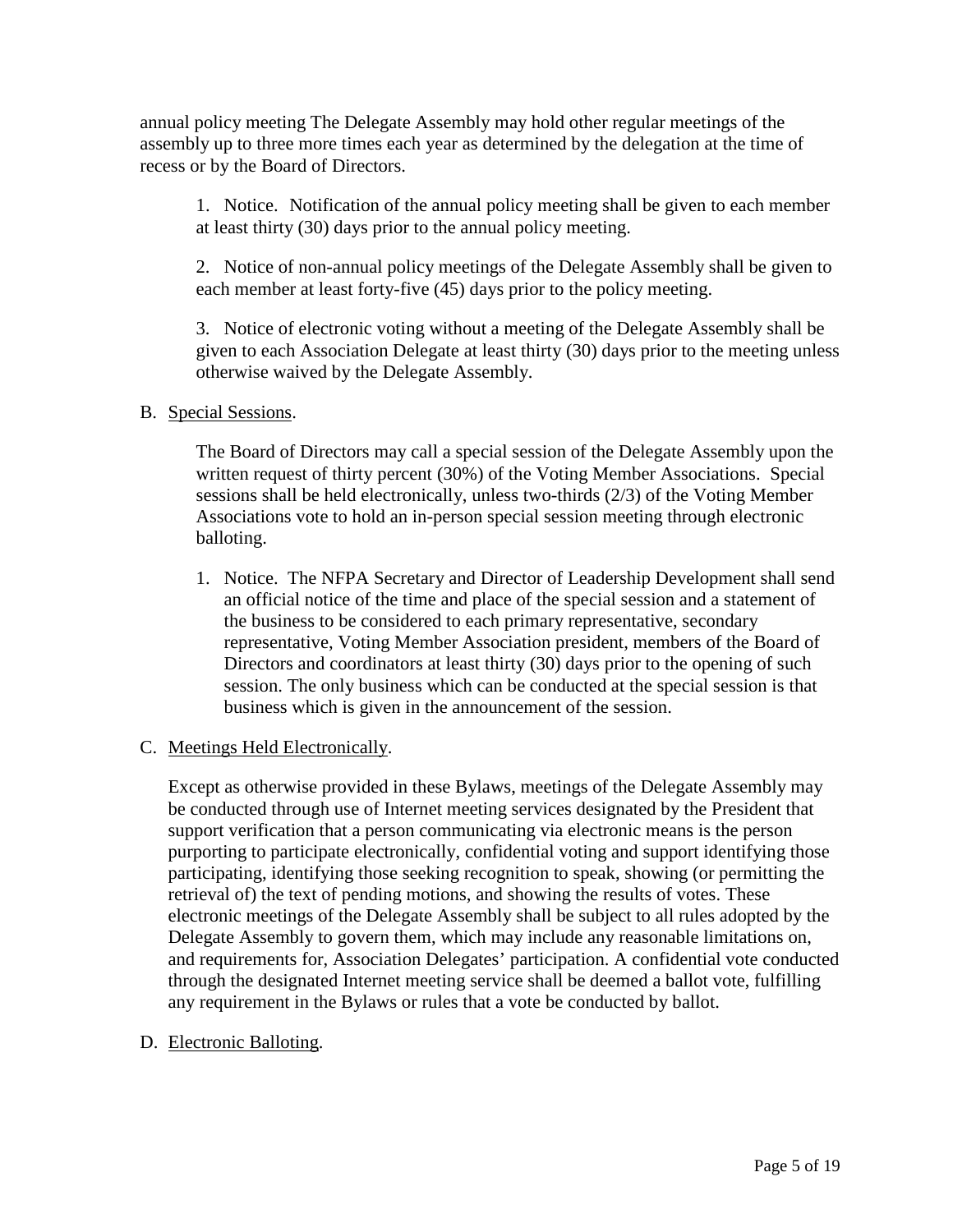A vote by electronic means may be taken when necessary providing that at least a quorum of the Voting Member Association representatives of the Delegate Assembly participated and an attempt was made to notify all primary representatives.

### E. Location of Sessions.

Policy meetings and special sessions shall be held at a location designated by the Board of Directors, the offices of the Association Management Company, or a location otherwise designated by the Executive Director.

## F. Quorum.

Two-thirds (2/3) of the Voting Member Associations shall constitute a quorum. A quorum is established at the beginning of each meeting, and shall remain valid for the remainder of the meeting.

### **Section 5.4 Voting**

- A. Procedure. Each Voting Member Association receives one vote, which shall be cast by the primary representative, or in her/his/their absence by the secondary representative, of each Voting Member Association.
- B. Majority Vote. A majority vote of the credentialed Association Delegates present and voting shall be an act of the assembly except as otherwise provided herein. Credentialed Association Delegates is a defined term in the Policies and Procedures
- C. Actions Requiring a Two-Thirds  $(2/3)$  Vote. A two-thirds  $(2/3)$  vote of the Association Delegates present and voting shall be necessary to adopt the following measures:
	- 1. A policy matter;
	- 2. Amendment of these Bylaws;
	- 3. Adoption of a motion which would remove a director, officer, or agent of NFPA; and
	- 4. Approval of NFPA expenditures pursuant to Section 7.6 of these Bylaws and any associated NFPA Policies & Procedures.
- D. Actions Requiring a Three-Fourths (3/4) Vote. A three-fourths (3/4) vote of the association delegates present and voting shall be necessary to adopt the following measures:
	- 1. Determination of the number and composition of the regions of NFPA; and
	- 2. Adoption of a deficit budget.

### **Section 5.5 Proxy Voting**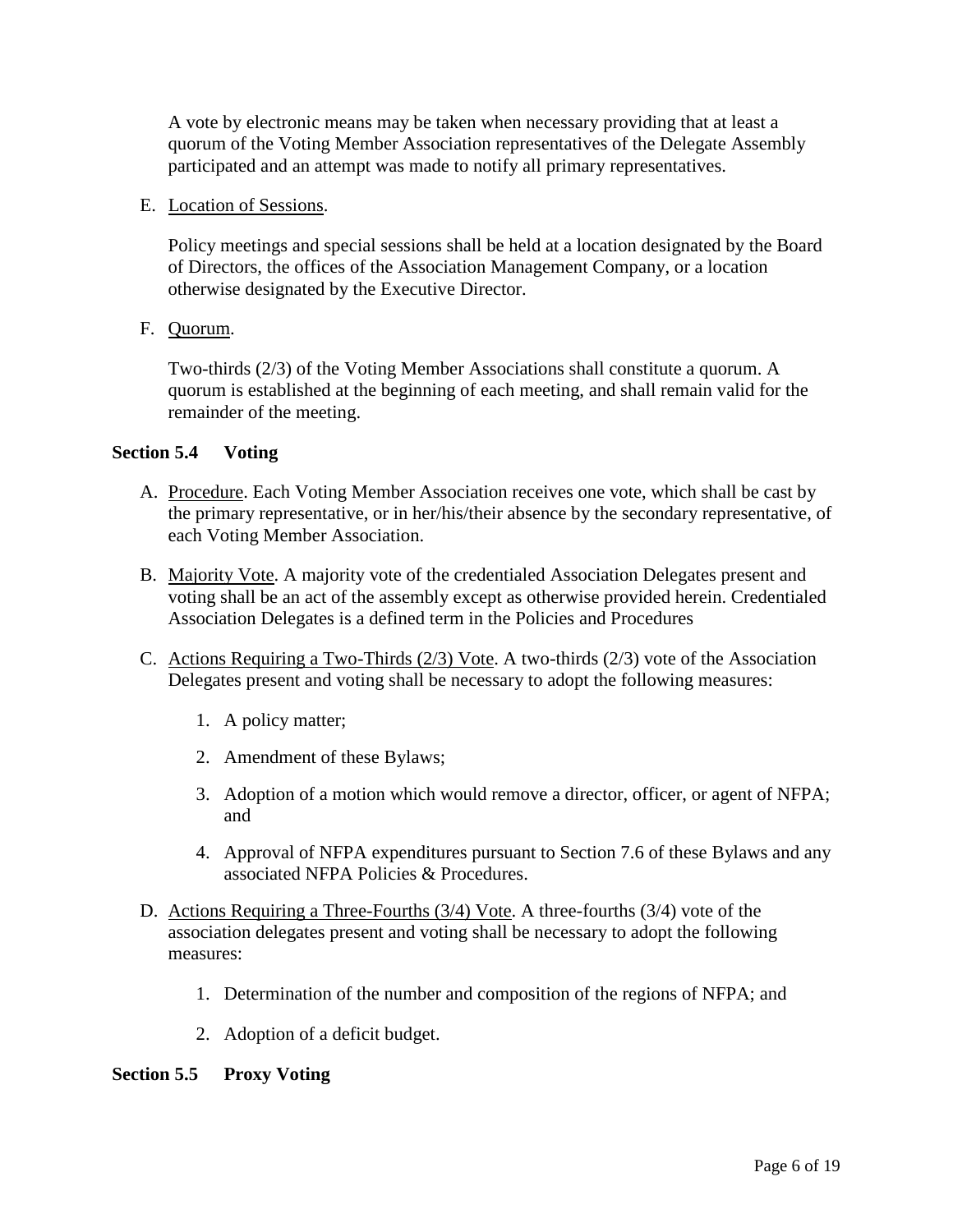No Voting Member Association shall be entitled to vote by proxy.

# **ARTICLE VI REGIONS**

### **Section 6.1 Composition of Regions**

NFPA shall be divided into regions. The number and composition of regions may be changed at any policy meeting by a three-fourths (3/4) affirmative vote of the Delegate Assembly.

### **Section 6.2 Directors of Regions**

Each region shall be administered by a director elected by the Voting Member Associations that comprise that region.

### **Section 6.3 Region Meetings**

Each region shall hold meetings at the annual policy meeting. Each region may hold additional meetings at such places and times as the Voting Member Associations of the region shall designate. The director of a region and Voting Member Associations of the region may participate in the region portion of the policy meetings, or any other meeting of the region wherein all persons participating in the meeting can hear each other. Participation by virtual or electronic means shall constitute an in-person presence at a meeting and the vote necessary to approve an action shall be the same as required at a meeting.

### **Section 6.4 Notice of Region Meetings**

Notice of the region meetings shall be delivered to all Voting Member Associations at least ten (10) days before the meeting or, in the case of a meeting by telephone or electronic means, at least five (5) days before the meeting. The business to be transacted at and the purpose of any region meeting shall be specified in the notice of such meeting.

### **Section 6.5 Manner of Acting**

The affirmative vote of a majority of the Voting Member Associations of a region shall be the act of such region unless otherwise provided for in law, these Bylaws, or the parliamentary authority.

### **ARTICLE VII BOARD OF DIRECTORS**

### **Section 7.1 Duties**

The Board of Directors shall oversee the activities of NFPA and modify policies and procedures between meetings of the Delegate Assembly, provide for oversight of NFPA's business, and appoint members of NFPA to committees. These directors shall perform duties prescribed by these Bylaws, the parliamentary authority, the NFPA Policies and Procedures Manual, and such other duties as may be assigned by the Board of Directors or President.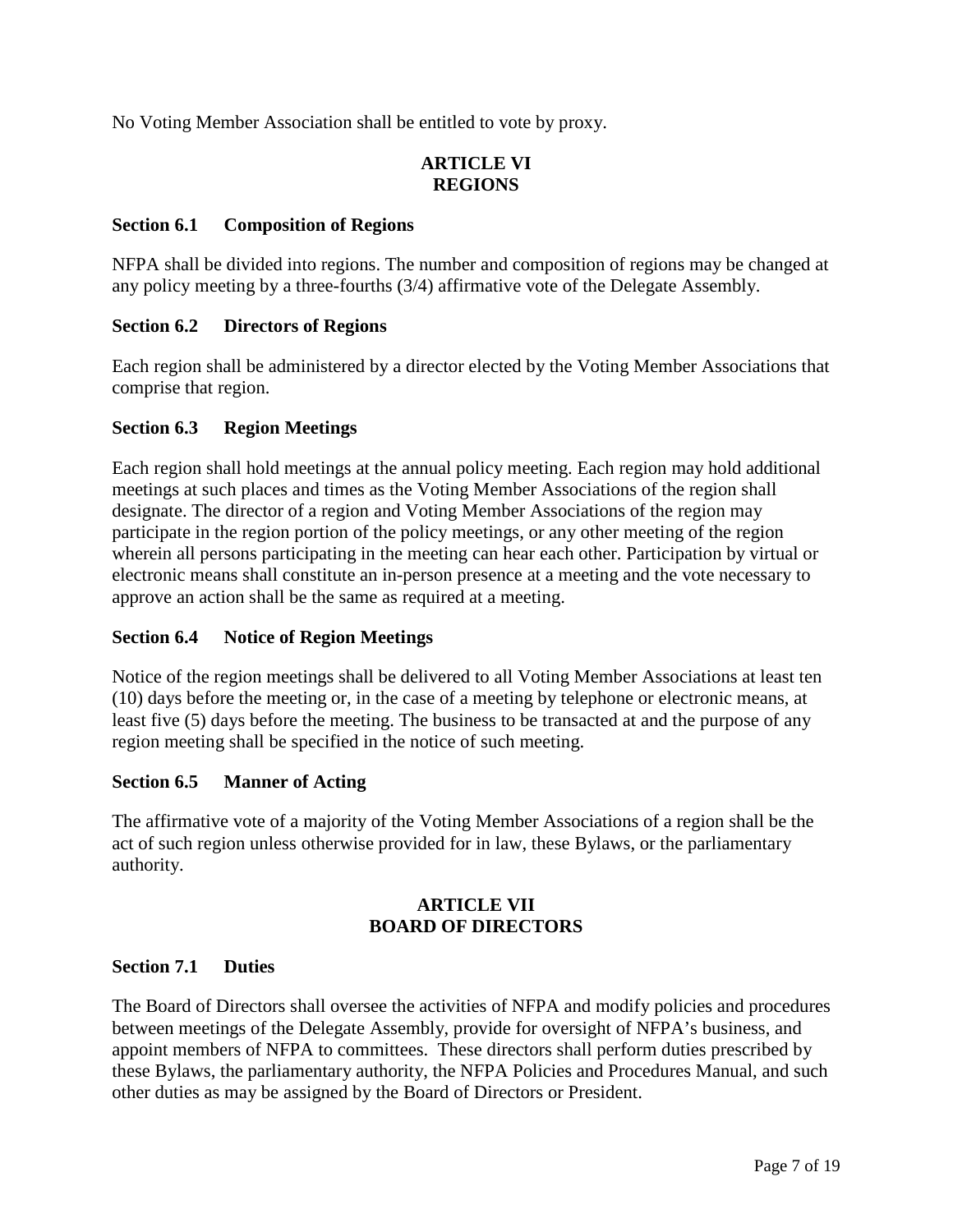# **Section 7.2 Composition**

The Board of Directors shall be composed of the President, President-Elect, Secretary and Director of Leadership Development, Treasurer and Director of Finance, Director of Profession Development, Director of Positions and Issues, Director of Membership, Director of Paralegal Certification, Director of Marketing, the Region Directors and the Board Advisor, if serving. The Board Advisor shall be an ex-officio member of the Board of Directors. The number of Directors shall be fixed by resolution of the Board of Directors, except that the number shall not be less than eleven (11).

### **Section 7.3 Tenure, Resignation, and Removal**

- A. Tenure . A member of the Board of Directors shall assume their duties at the close of the annual policy meeting at which they are elected and shall serve for the term for which they are elected or until their successor is elected and qualified, or until /their earlier removal. Although the composition of the Board of Directors may be changed periodically, no decrease in the number of board members shall have the effect of shortening the term of any incumbent board member.
- B. Resignation. Any officer or director may resign by submitting a notice of resignation to the President and Secretary and Director of Leadership Development of NFPA who shall submit the resignation to the Board of Directors for action. The notice will be effective upon receipt by the President and Secretary and Director of Leadership Development of NFPA unless the board member states a different date in the resignation.
- C. Removal. Any officer or director (except Region Directors) may be removed from office without assigning cause by the vote of two-thirds (2/3) of the delegate assembly or threefourths (3/4) of the Board of Directors.
	- 1. The removal process may be initiated by the Board of Directors upon making a determination that such removal would be in the best interest of NFPA, or by the written request to the NFPA Secretary and Director of Leadership Development signed by twenty-five (25%) percent of the voting representatives.
	- 2. The Board of Directors shall set forth the procedure for removal of a director or officer. In the absence of a procedure, Robert's Rules shall be the parliamentary authority.
	- 3. Upon removal of the officer and/or director, the resulting vacancy shall be filled in the manner set forth in Section 7.18.
	- 4. The vote for removal, whether of the Board of Directors or of the Voting Member Associations, shall be subject to a secret ballot wherein the marshal of the vote shall not disclose the results of the vote, only whether the vote is affirmative or negative.
- D. Region Directors. Removal of a Region Director without assigning cause shall be accomplished by the vote of two-thirds (2/3) of the Voting Association Members of the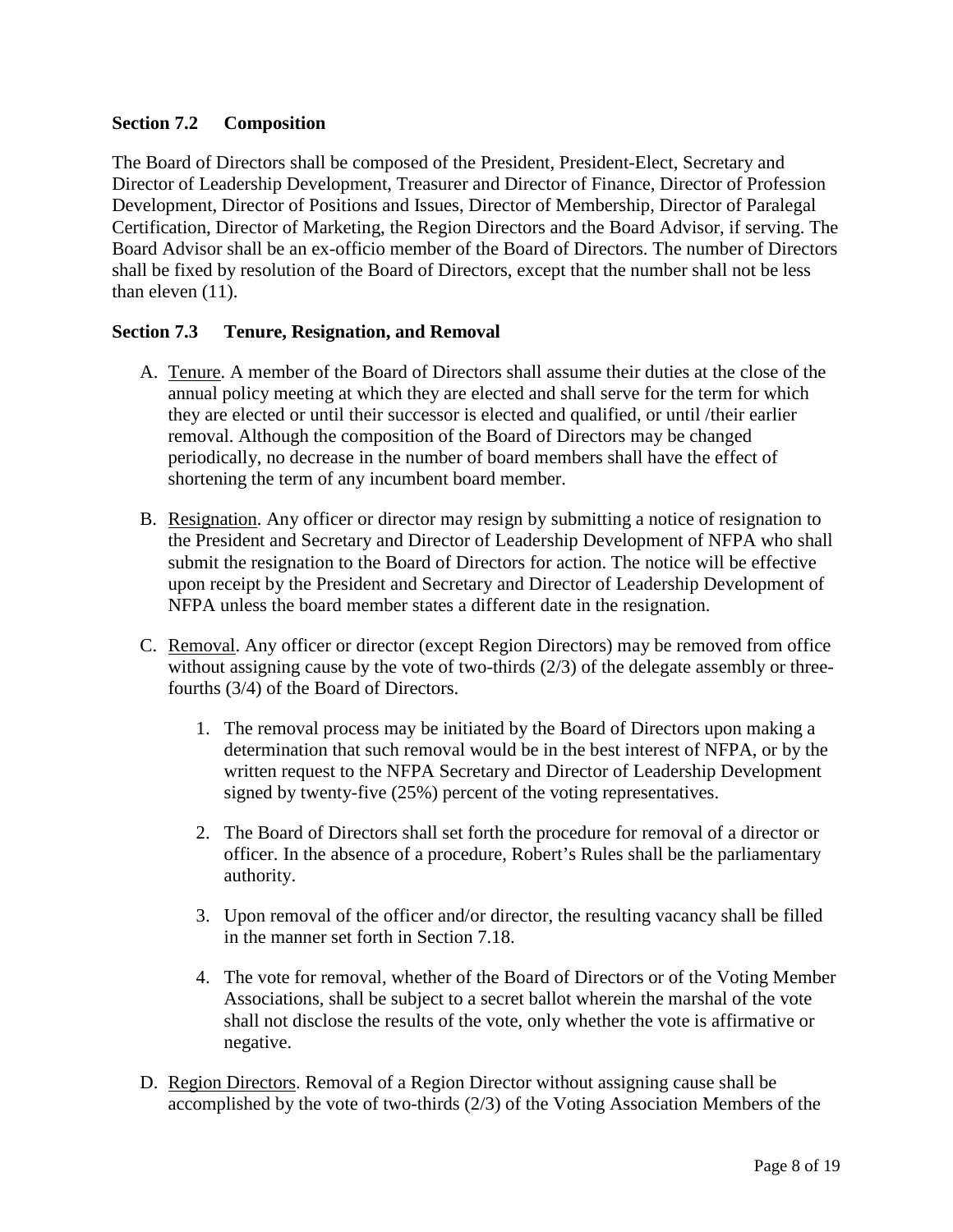delegate assembly eligible to elect such director or three-fourths (3/4) of the Board of Directors.

## **Section 7.4 Eligibility**

To be eligible for nomination to the Board of Directors, the person shall:

- A. Be a Voting Member of an NFPA Voting Member Association;
- B. Be a member in good standing as determined by the Voting Member Association to which they belong; and
- C. Have a minimum of two (2) years of Board of Director-level leadership experience as defined in the NFPA policies & procedures.

In addition, to be eligible for nomination to the role of Region Director, the nominee must also 1) be a Voting Member of an NFPA Voting Member Association located within the region the person would represent; and 2) reside or work within the region that member would represent.

### **Section 7.5 Election and Term of Position**

Officers and directors shall be elected at the annual policy meeting in accordance with the provisions of this Article and the nominations committee guidelines. Each such officer and director shall be elected for a term of two (2) years, or until their successor is elected or appointed or they are removed as set forth in Section 7.3. Notwithstanding the foregoing, an officer's or director's term may be for less than two (2) years as necessary to fill a vacancy and keep the staggered terms in effect. The terms of such officers and directors shall be staggered so that approximately an equal number of such officers and directors have terms that expire each year.

A. Even Years. The following officers and directors shall be elected every two (2) years in even numbered years:

> President (if needed) President-Elect Secretary & Director of Leadership Development Director of Positions and Issues Director of Paralegal Certification Region II Director Region IV Director

B. Odd Years. The following officers and directors shall be elected every two (2) years in odd numbered years: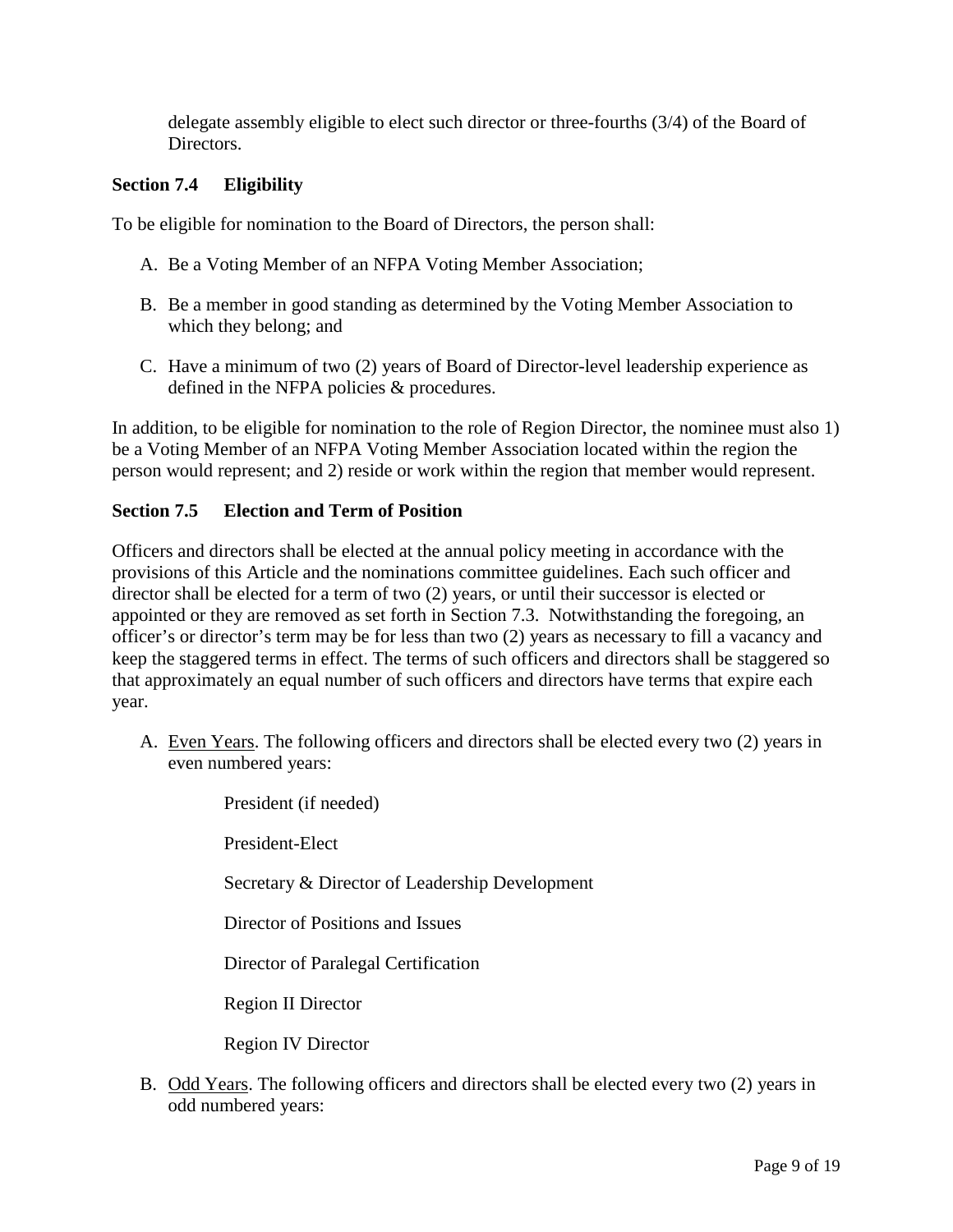Treasurer & Director of Finance Director of Profession Development Director of Membership Director of Marketing Region I Director Region III Director Region V Director

- C. Presidency. The president-elect shall assume the role of president upon completion of their term as president-elect.
- D. Board Advisor. The immediate past president of NFPA who completed their term as president may hold the position of Board Advisor and, if serving, shall be a non-voting ex officio member of the Board of Directors.

## **Section 7.6 Officer Designation**

The officers of NFPA shall be a President, President-Elect, Secretary and Director of Leadership Development, and Treasurer and Director of Finance. NFPA officers shall constitute the members of the Executive Committee, which shall have day-to-day authority to manage NFPA.

## **Section 7.7 Time and Place of Meetings**

The Board of Directors shall meet immediately before and immediately following the annual meeting. The Board of Directors shall also meet either in person or by electronic means at least four (4) more times during the year. Special meetings of the Board of Directors may be called by the President or shall be called at the request of any two (2) or more members of the Board of Directors.

## **Section 7.8 Meetings by Electronic Means**

The Board of Directors may hold a meeting electronically whereby all persons participating in the meeting can hear each other. Minutes shall be maintained, and votes shall be recorded.

### **Section 7.9 Notice of Meetings**

- A. Members of the Board of Directors, Association Delegates, Voting Member Association Presidents, and NFPA coordinators shall receive notice of a board meeting at least ten (10) days prior to the meeting.
- B. In an emergency, the NFPA President may waive the ten (10) day requirement so long as notice is given at least within twenty-four (24) hours of the opening of the meeting by electronic means.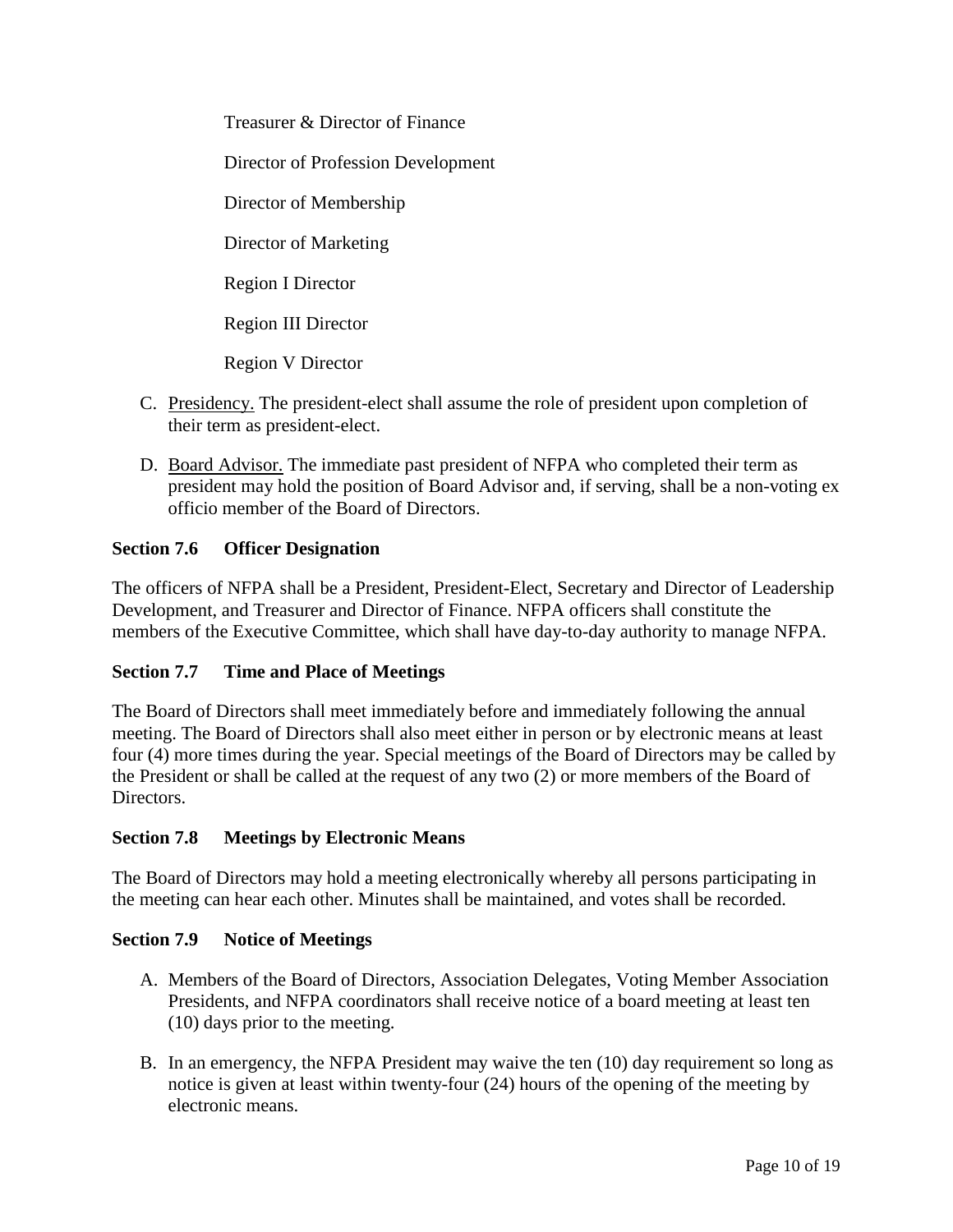## **Section 7.10 Open Meetings**

Meetings of the Board of Directors are open to observation by all members of NFPA Voting Member Associations and other NFPA members outlined in NFPA'S Policies and Procedures, unless the board votes to go into executive session.

Observers must request permission to address the Board of Directors during open meetings.

### **Section 7.11 Executive Sessions**

Executive Sessions of the Board of Directors may be held only for the purposes of discussing the following matters:

- A. Discussion of legal issues, risk management, potential and pending legal actions, causes of action or litigation.
- B. Discussion of hiring, terminating, disciplining, promoting or otherwise changing the terms of engagement of employees, agents or independent contractors.
- C. Discussion of the mental or physical health of an identifiable person, including medical, psychiatric, psychological, or alcoholism or drug dependency or diagnosis or treatment.
- D. Discussion of proprietary or confidential information, the disclosure of which could damage NFPA.
- E. Any other subject which is sensitive in nature and is otherwise not appropriate for public dissemination.

The Board of Directors shall indicate which type of matter they are discussing and record the same in the Minutes for the meeting.

The Board of Directors may, at its discretion, invite any person to attend an executive session.

### **Section 7.12 Quorum**

Two-thirds (2/3) of the members of the Board of Directors shall constitute a quorum for the transaction of business but, if less than two-thirds (2/3) of the board members are present, those board members present shall adjourn the meeting or take the other measures as authorized in the parliamentary authority. The Board Advisor shall not be counted in determining the presence of a quorum of the Board of Directors.

### **Section 7.13 Manner of Acting**

The act of the majority of the Board of Directors present at a meeting at which there is a quorum present, shall be the act of the Board of Directors. However, should the act involve going against the advice of professionals or the act of breaching/breaking a contract, then the act shall require a three-fourths (3/4) roll call vote of those members present at a meeting where there is a quorum.

### **Section 7.14 Compensation**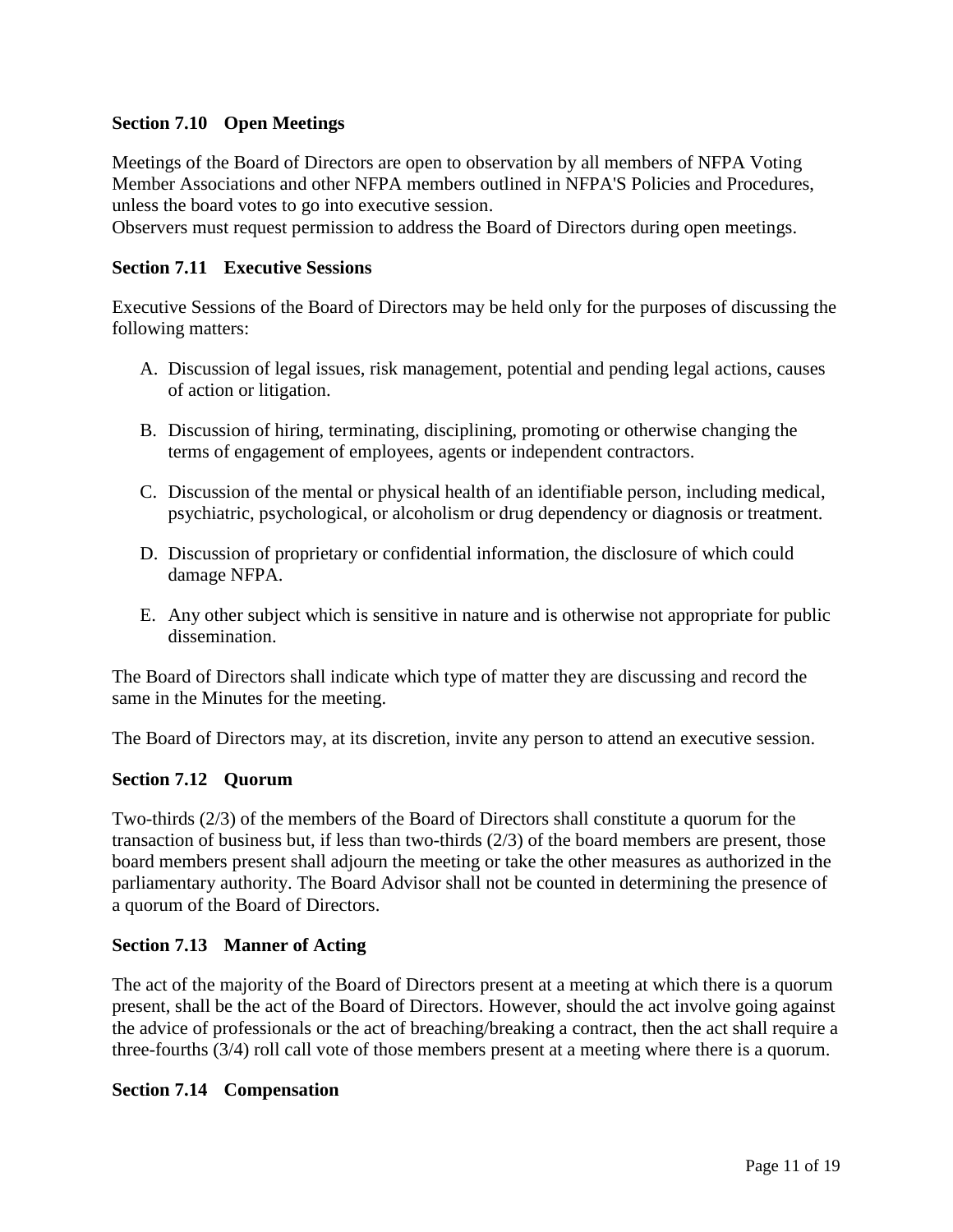Members of the Board of Directors as such shall not receive any compensation for their service as board members but the Board of Directors may by resolution authorize reimbursement of expenses incurred in the performance of their duties. Such authorization shall prescribe procedures for approval and payment of such expenses by the Treasurer and Director of Finance.

# **Section 7.15 Action by the Board of Directors Without a Meeting**

The President or Secretary and Director of Leadership Development may submit an issue to the members of the Board of Directors for vote by electronic consent. The consent must contain the complete wording of a motion or resolution. The return consents must be submitted to the Secretary and Director of Leadership Development by electronic means within two (2) weeks, unless otherwise specified in the consent. Any modification to the wording of a consent makes the returned consent void. A unanimous vote by all Voting Members of the Board of Directors is required for any issue to be passed.

The consent and the effective date shall be recorded in the minutes of the next meeting of the Board of Directors.

The effective date of the consent(s) shall be the date that the last consent is received by the Secretary, absent a date specified within the body of the consent.

## **Section 7.16 Approval of Expenditures**

The Board of Directors shall be authorized to approve expenditures not included in the fiscal year budget which result in a net cost after application of any anticipated offsetting revenues and/or results in funds being taken from retained earnings/reserves of up to an amount specified within the NFPA Policies & Procedures, to be updated biennially and ratified by the delegate assembly, so long as the expenditure does not create substantial financial hardship for the organization. Expenditures over and above the amount prescribed in the NFPA Policies & Procedures require approval of two-thirds (2/3) of the delegate assembly.

## **Section 7.17 Limitation of Office Holding**

- A. Officers and Directors, except for the President and President-Elect, shall not serve more than two (2) consecutive terms in the same position.
- B. The President and President-Elect shall not serve more than one (1) consecutive term in each role.
- C. Service of less than one (1) year shall not be considered a full term, and service of one (1) year or more, but less than two (2) years, shall be considered a full term.
- D. Members of the Board of Directors cannot concurrently hold a position as their local association president, local Board of Directors, or as a primary or secondary representative, except for a three (3)-month transition period.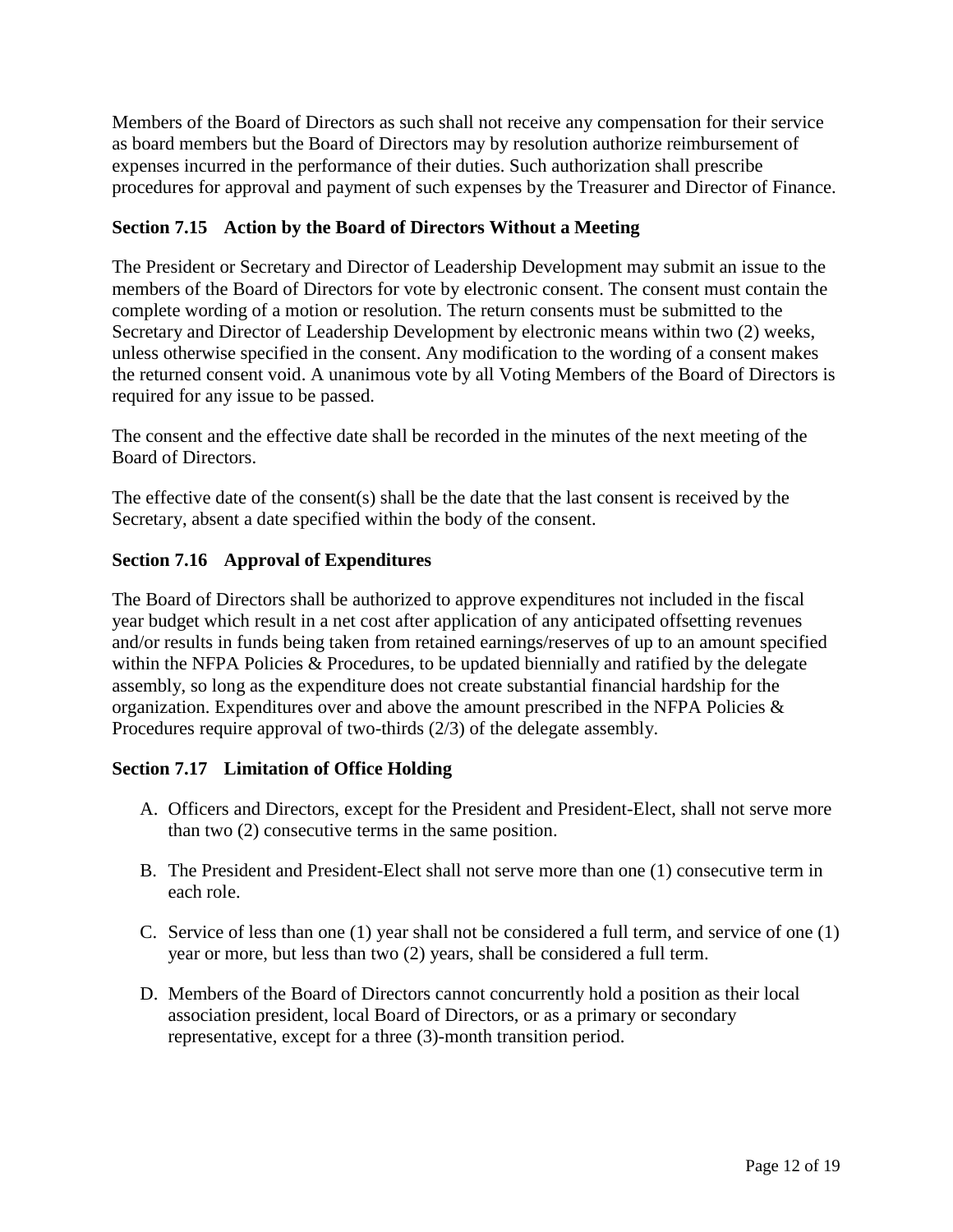E. Members of the Board of Directors cannot concurrently hold a position as a voting officer, director, or member of the Board of Directors for another national paralegal association.

### **Section 7.18 Vacancies**

In the event the office of President becomes vacant, the President-Elect shall automatically become President for the unexpired portion of that term. In the event the President-Elect is unable to become President, the Secretary and Director of Leadership Development shall fill the position.

Vacancy replacements for any other officer and director position shall be filled for the remainder of the unexpired term of office by a majority vote of the Voting Member Associations.

### **Section 7.19 Committees and Coordinators**

The Board of Directors may establish committees and coordinator positions as are necessary to perform work that advances the mission of NFPA, including, but not limited to, committees, subcommittees, ad hoc committees, coordinators, liaisons, and task forces, which shall be defined within NFPA Policies & Procedures.

### **ARTICLE VIII ADMINISTRATIVE SERVICES**

## **Section 8.1 Contracting, Hiring, and Appointment of Administrative Services**

The Board of Directors may contract with an individual or management company to perform the necessary administrative services on behalf of NFPA. The individual or management company shall be directly responsible to the Board of Directors, individually and collectively, and shall perform such functions and activities on behalf of NFPA as may be specified and/or assigned by the Board of Directors or as set forth in the contract Scope of Work. The Board of Directors must notify the Delegate Assembly of any change in the management company and the intent to begin negotiations and solicit the Delegate Assembly's comments on a new management company.

### **Section 8.2 Designation of Executive Director**

The Board of Directors may designate an individual, who may be an officer or employee of the management company referred to in Section 8.1 above, as the Executive Director of NFPA. The Executive Director shall perform such functions and activities as may be specified and assigned by the Board of Directors, subject to the terms of the job description or contract including the Scope of Work.

### **ARTICLE IX NOTICE**

### **Section 9.1 Waiver of Notice**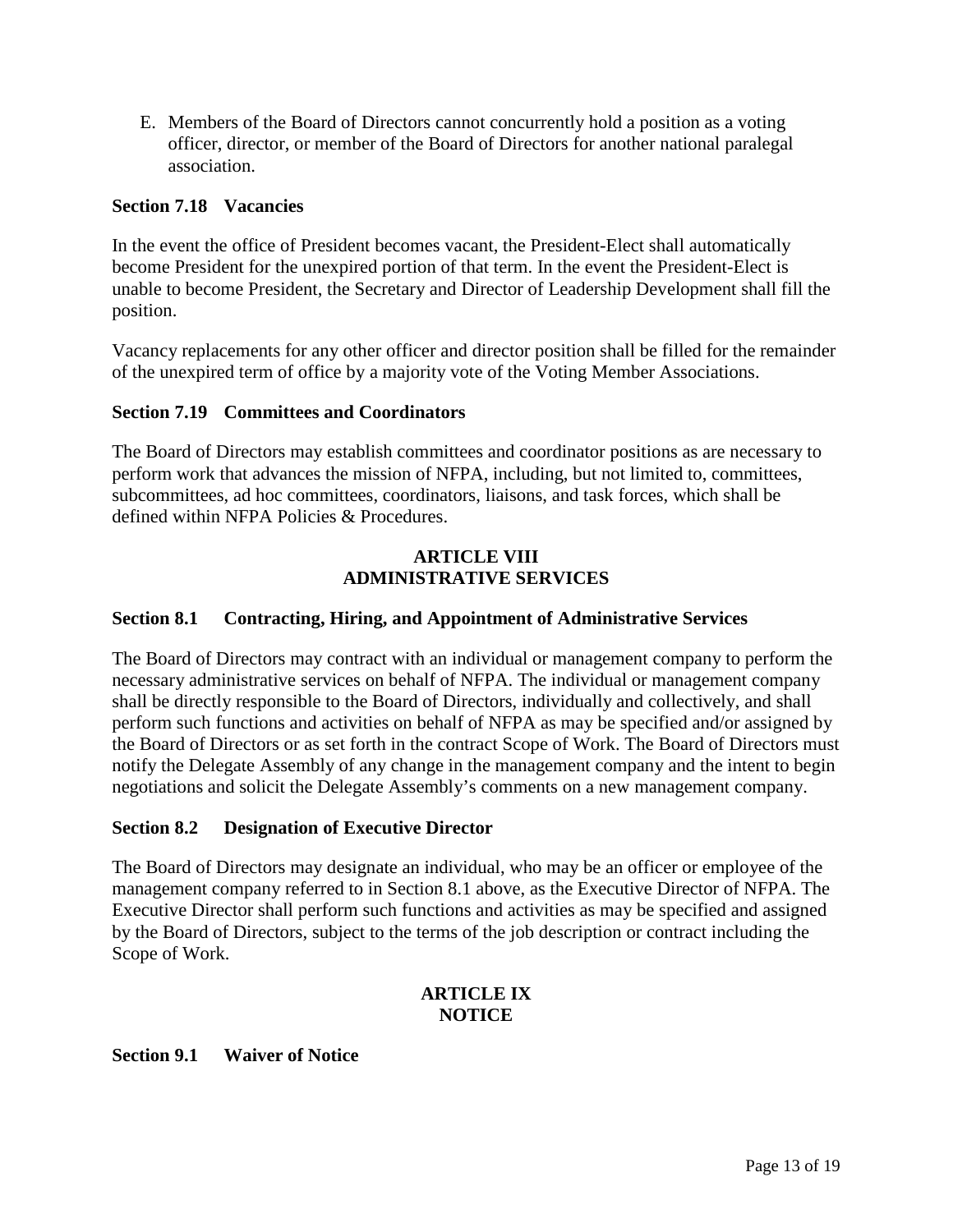Any member may waive notice of a meeting before, at, or after a meeting, orally, in writing or by their attendance at the meeting. Appearance at a meeting is deemed a waiver unless it is for the sole purpose of asserting the illegality of the meeting. The business to be transacted at, and the purpose of, any meeting of the Delegate Assembly or the Board of Directors shall be specified in any waiver of notice.

### **Section 9.2 Notice**

When notice is required under these Bylaws, notice will be delivered personally, mailed, sent by facsimile or electronically. Such notice shall be deemed delivered when:

- A. it is received in person;
- B. if mailed, at the time specified on the postmark;
- C. if sent by facsimile, the confirmation sheet states all pages have been sent. The address or fax number used for delivery of notice will be the one shown on the records of NFPA;
- D. on the date the e-mail is sent, if notice is sent electronically to one or more individuals, but not the entire membership or Board of Directors;
- E. if notice is sent electronically to the member associations, the date the e-mail is transmitted to the Region Directors (for dissemination to the member associations), President and Secretary and Director of Leadership Development, whichever is later. Electronic notice to the membership must include email to Region Directors, President and Secretary and Director of Leadership Development; or
- F. if electronic notice is to the Board of Directors, the date the e-mail is sent to the members of the Board of Directors.

### **ARTICLE X FISCAL OPERATIONS**

### **Section 10.1 Fiscal Year**

The fiscal year of NFPA shall be the twelve (12) month period from January 1 through December 31.

### **Section 10.2 Bonding**

The Treasurer and Director of Finance, the individual or management company, as set forth in Section 8.1, and any other employee or member of the Board of Directors responsible for the receipt, custody, disbursement, investment or safekeeping of funds or securities shall be required to give bond for the faithful discharge of this duty in such sums and with such sureties as the Board of Directors shall determine. The cost of such bonding shall be paid by NFPA.

### **Section 10.3 Audit**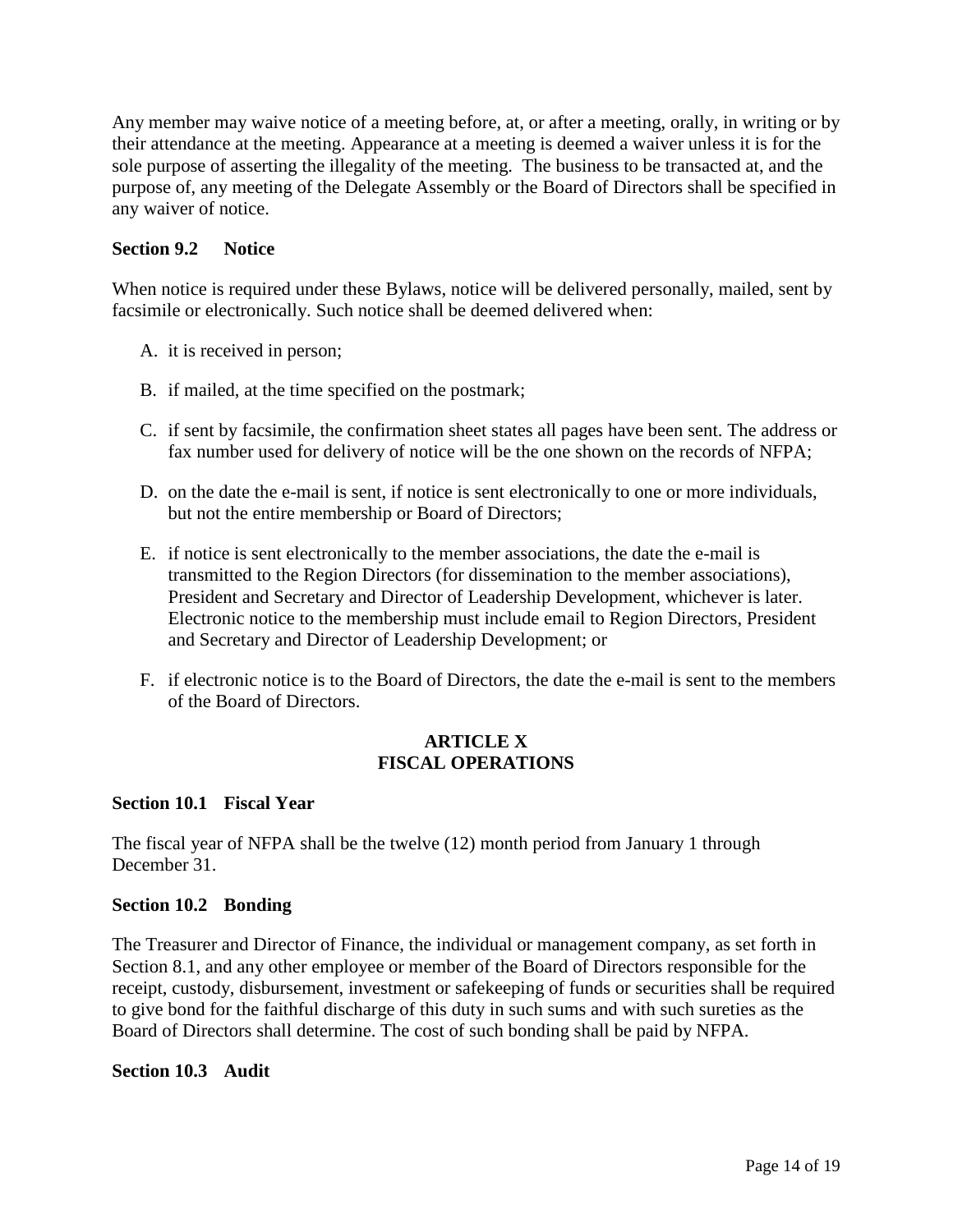The financial records of NFPA shall be audited at least every three (3) years by one or more independent auditors selected by the Board of Directors. The final audit reports will be posted to NFPA's website for viewing by Association Delegates, NFPA Coordinators, and NFPA or Voting Member Association leaders.

## **Section 10.4 Financial Reports**

The Treasurer & Director of Finance shall provide a financial report annually to the Board of Directors, which will be posted on the NFPA website for access by delegates of the Voting Member Associations after review by the Board of Directors. The Treasurer & Director of Finance shall provide monthly financial reports to the Board of Directors, which will be posted on the NFPA website for access by delegates of the Voting Member Associations after review by the Board of Directors.

## **Section 10.5 Checks and Drafts**

The Treasurer & Director of Finance shall authorize payment only of expenses that are within the ratified fiscal year budget or approved by the Board of Directors as authorized within these Bylaws and as set forth in the Policies and Procedures.

# **Section 10.6 Contracts and Execution of Instruments**

All contracts or other instruments requiring execution by NFPA in the normal course of business shall be reviewed by the NFPA Board of Directors, when required by NFPA policy, and signed by the President, or Executive Director as delegated by the President, and, if required, countersigned by the Executive Director, subject to the Conflict of Interest Policy.

## **Section 10.7 Governing Powers**

In compliance with state statutes governing nonprofit corporations, the Board of Directors will have all the duties and powers necessary and appropriate for the overall direction of NFPA, including but not limited to the following:

- A. Performance of any and all duties imposed upon them collectively or individually by law, by the Articles of Incorporation, these Bylaws, or other written policies and procedures of NFPA.
- B. Manage and oversee the affairs and activities of NFPA and setting policies and procedures.
- C. Enter into contracts, leases, or other agreements which are, in the judgment of the Board of Directors, necessary or desirable to obtaining the purposes of promoting the interests of NFPA.
- D. Acquire, manage, improve, encumber, leverage or dispose of real or personal property, through any lawful method.
- E. Oversee the participation in financial transactions such as loans, debt obligations, investments, promissory notes, bonds, deeds of trust, mortgages, pledges, etc.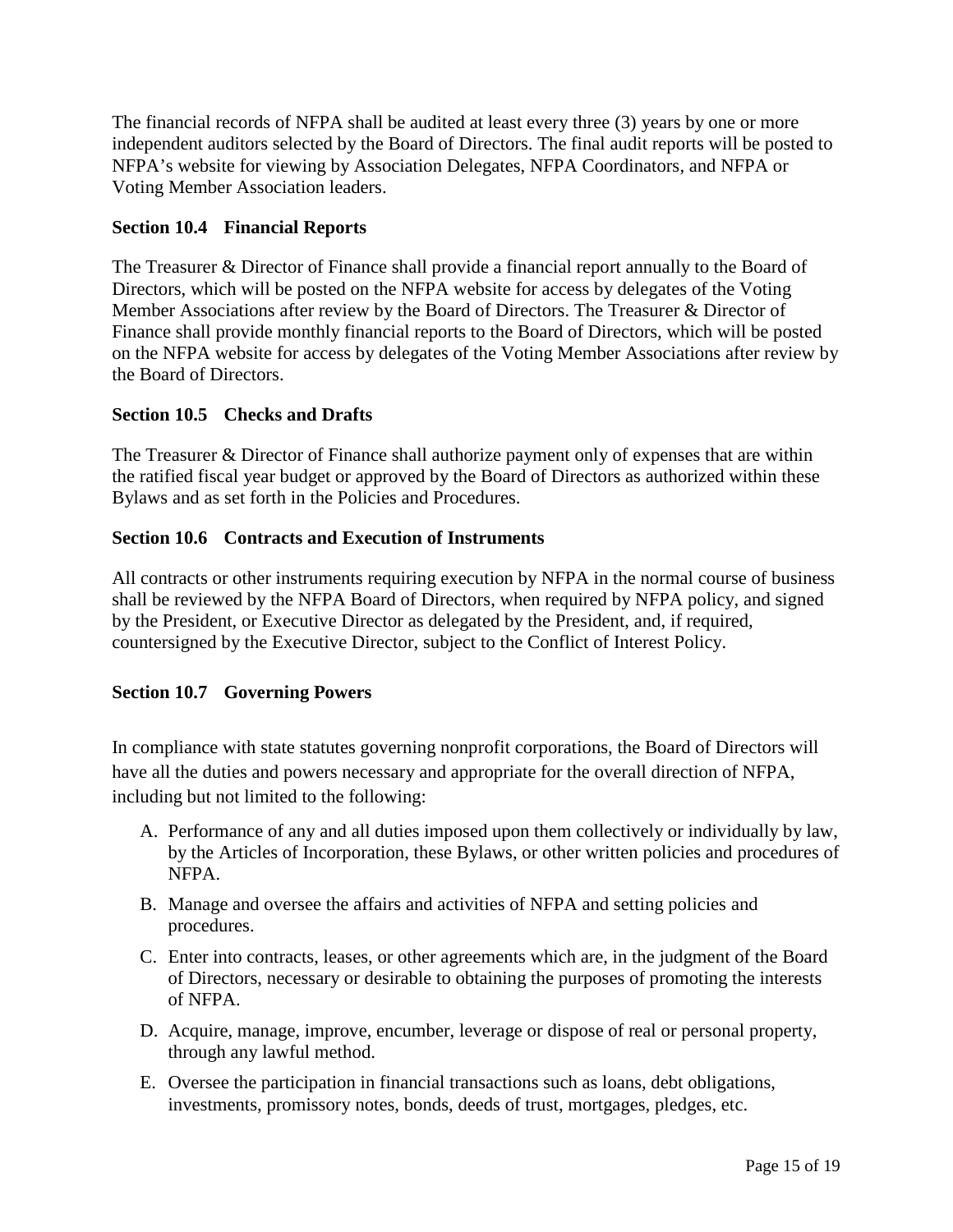- F. Indemnify the Directors, Officers, agents, employees, or independent contractors for liability alleged against or incurred by persons in this capacity or arising out of the person's status or obtain insurance for these purposes.
- G. Uphold the Bylaws, Policies and Procedures of NFPA.
- H. Report and update each individual's mailing address with the Secretary and Director of Leadership Development of NFPA and receive Corporate notices at that address.

The Board of Directors may engage in acts that are in the best interests of NFPA and that are not in violation of state or federal laws or regulations. No Director will have any right, title, or interest in or to any property of NFPA.

### **Section 10.8 Loans**

No loans shall be entered into on behalf of NFPA and no evidence of indebtedness shall be issued in its name unless authorized by a resolution of the delegate assembly. No loans shall be made by NFPA to members of the Board of Directors.

### **Section 10.9 Contributions**

The Board of Directors may accept contributions for or on behalf of NFPA.

### **Section 10.10 Budget**

Any proposed budget submitted to the delegate assembly for ratification should be balanced or projecting no deficit. In the event financial constraints require submission of a deficit budget, a three-fourths (3/4) affirmative vote of the delegate assembly is required pursuant to these Bylaws and the Policies and Procedures.

#### **ARTICLE XI LIABILITY**

No officer, director, member, representative, agent or employee of NFPA shall be held liable for any debts, contracts or other obligations of NFPA, provided such debts, contracts, or other obligations were incurred by such officer, director, member, representative, agent or employee pursuant to authority granted by the delegate assembly of NFPA or the action was taken in compliance with these Bylaws. NFPA shall maintain, at least, Director, Officer, and General Liability Insurance.

### **ARTICLE XII INDEMNIFICATION**

NFPA shall, to the fullest extent permitted by law and NFPA, defend and indemnify any person who is or was an officer, director, employee or agent of NFPA from and against any and all expenses and liabilities actually and necessarily incurred by or imposed upon such person in connection with any claim, action, suit or proceeding (whether actual or threatened, civil,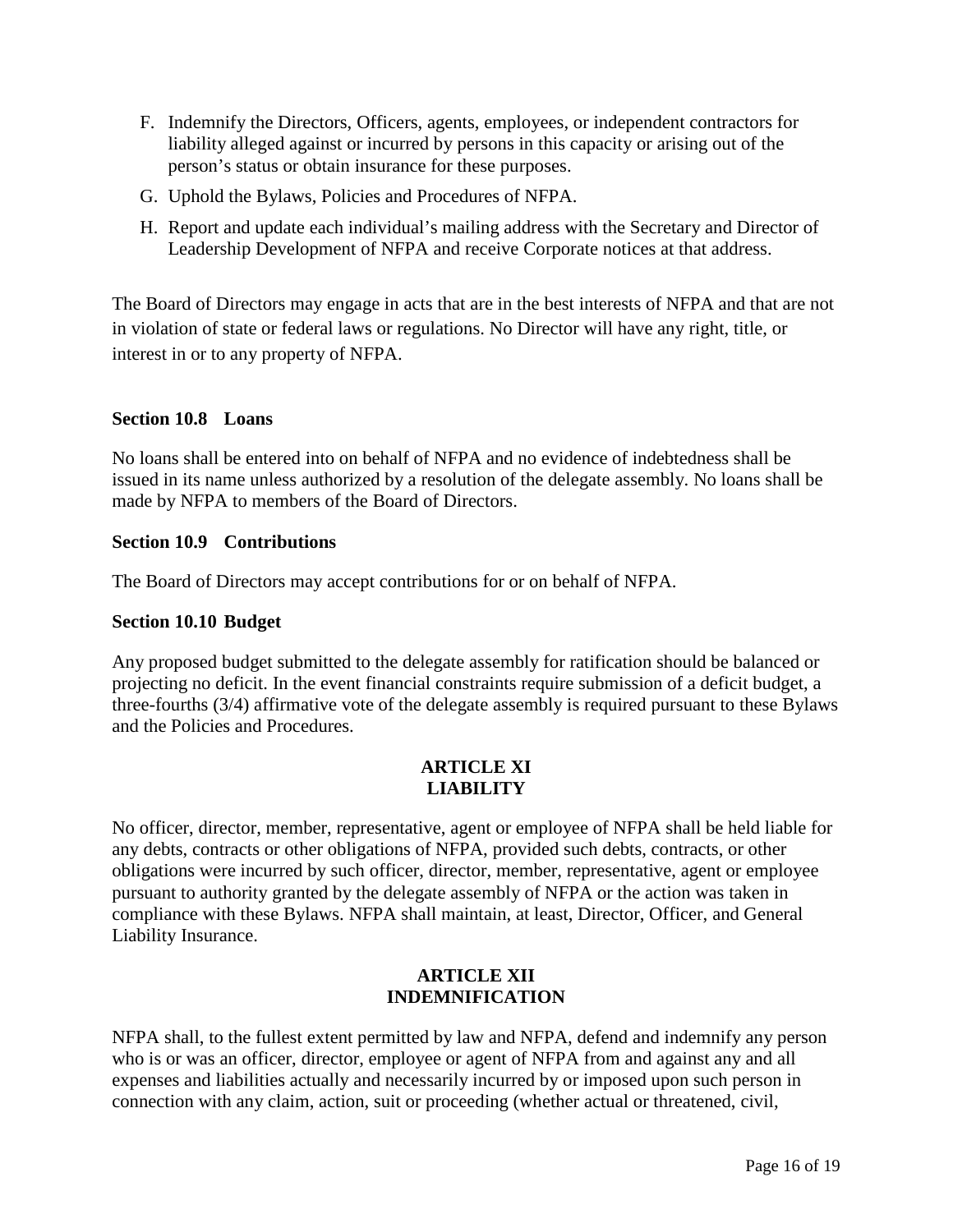criminal, administrative or investigative, including appeals) to which such person may be or is made a party by reason of being or having been such officer, director, employee or agent. The Board of Directors may authorize the purchase of and maintain insurance on behalf of any director, officer, employee or agent of NFPA against any liability asserted against or incurred by such person which arises out of such person's status in such capacity.

## **ARTICLE XIII OFFICIAL RECORDS**

Official records shall be maintained for the requisite timeframe as defined by Delaware law and in a manner as defined in the NFPA Policies and Procedures Manual. All records shall be available for inspection by members of the delegate assembly and Board of Directors at a time and place that is mutually convenient.

### **ARTICLE XIV PARLIAMENTARY AUTHORITY**

The rules contained in the current edition of Robert's Rules of Order Newly Revised shall govern NFPA in all cases to which they are applicable and in which they are consistent with these Bylaws and any special rules of order NFPA may adopt.

## **ARTICLE XV DISSOLUTION**

Removed.

## **ARTICLE XVI AMENDMENTS**

### **Section 16.1 With Notice**

These bylaws may be amended by a two-thirds (2/3) vote of the Voting Member Associations constituting a quorum as defined in Article V at a regular or special session, or by electronic ballot, providing notice of the proposed amendment including the language of the proposed resolution has been provided to the Voting Member Associations thirty (30) days before such meeting.

### **Section 16.2 Without Notice**

If no notice of the proposed amendment is made, a two-thirds (2/3) vote of the Association Delegates constituting quorum is required providing that a majority of the Voting Member Associations agree to the inclusion of the bylaw amendment to the meeting agenda.

### **Section 16.3 Corrective Amendments**

Notwithstanding anything to the contrary in these bylaws, the NFPA Secretary and Director of Leadership Development shall annually review these bylaws to determine if changes made to the bylaws by the Delegate Assembly are consistent with all other provisions of these bylaws. Board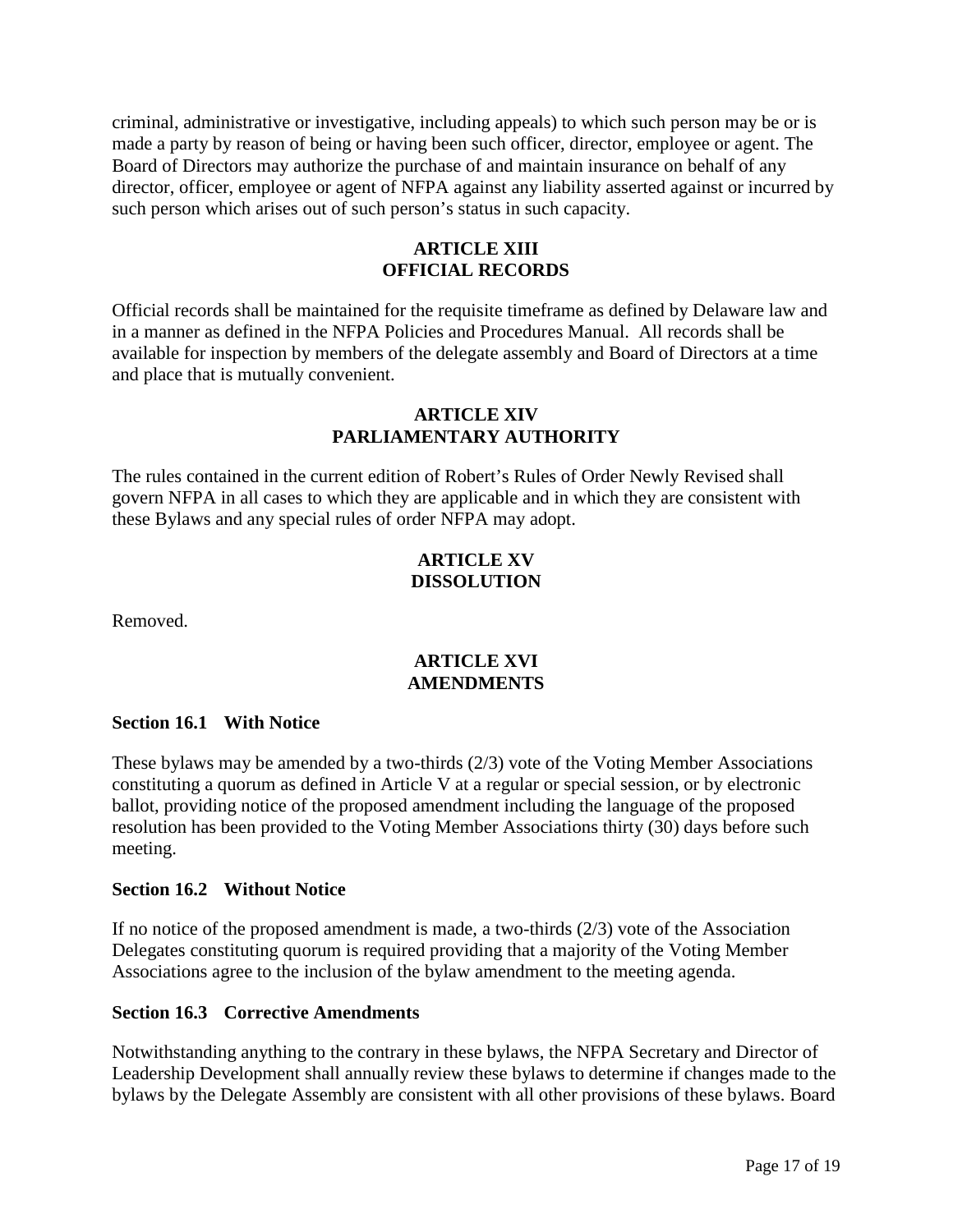of Directors shall have the ability to approve the corrective amendments and to correct any Policy or Procedure which apply to the corrective amendments, provided said changes do not affect the intent or meaning of the bylaw provisions adopted by the Delegate Assembly.

### **Section 16.4 Review of Proposed Amendments**

Amendments and corrective amendments shall be reviewed by the Parliamentarian currently retained by NFPA prior to adoption by the Delegate Assembly or Board of Directors. If appropriate, Amendments and corrective amendments shall also be reviewed by NFPA's counsel prior to adoption.

### **Section 16.5 Effective Date**

Bylaw amendments shall become effective immediately, unless otherwise provisioned or instructed.

## **ARTICLE XVII SEVERABILIY**

Removed.

## **Revision History:**

RESOLUTIONS AMENDING 1996 NFPA BYLAWS AS ADOPTED PURSUANT TO RESOLUTION 96M-6 97-4 Adding paragraph (b)(3) to Section 4.2. 97-5 Adding paragraph (F) to Sec. 3.3 97M-3 Amending paragraph  $(F)(1)$  to Sec. 3.3 97M-6 Amending Sec. 8.1 and 8.12 97M-8 Amending Sec. 3.3(D)(1)(a) and (b) 98M-4 Amending Sec. 3.3(E)(1)(a), Sec. 3.3(E)(2)(a), and Sec. 4.1(A)(5) 98M-5 Amending Sec. 3.3(D) 98M-6 Amending Sec. 5.1 and Sec.  $5.2(A)(1)$  98M-10 Amending Sec. 6.7 Amending Sec. 3.5(B) Amending Sec. 8.1 Amending Sec. 8.3 99F-3 Amending Sec. 8.3 00S-2 Amending Sec. 3.3(D)(2) 00F-2 Amending Sec. Sec. 5.2(A) --- effective January 1, 2003 01S-12 Adding paragraph to Sec. 8.3 02S-13 Amending Sec. 4.1(B)(3) 02S-14 Adding New Sec. 3.8 02S-16 Amending Sec. 7.2, Sec. 8.5, Sec. 8.9, and renumbering Sections 02S-18 Amending Sec. 7.12 02S-19 Amending Sec. 7.8 and adding Sec. 7.8(a) 02S-20 Amending Sec. 6.8 and Sec. 8.4 02F-2 Adding Sec. 6.9B